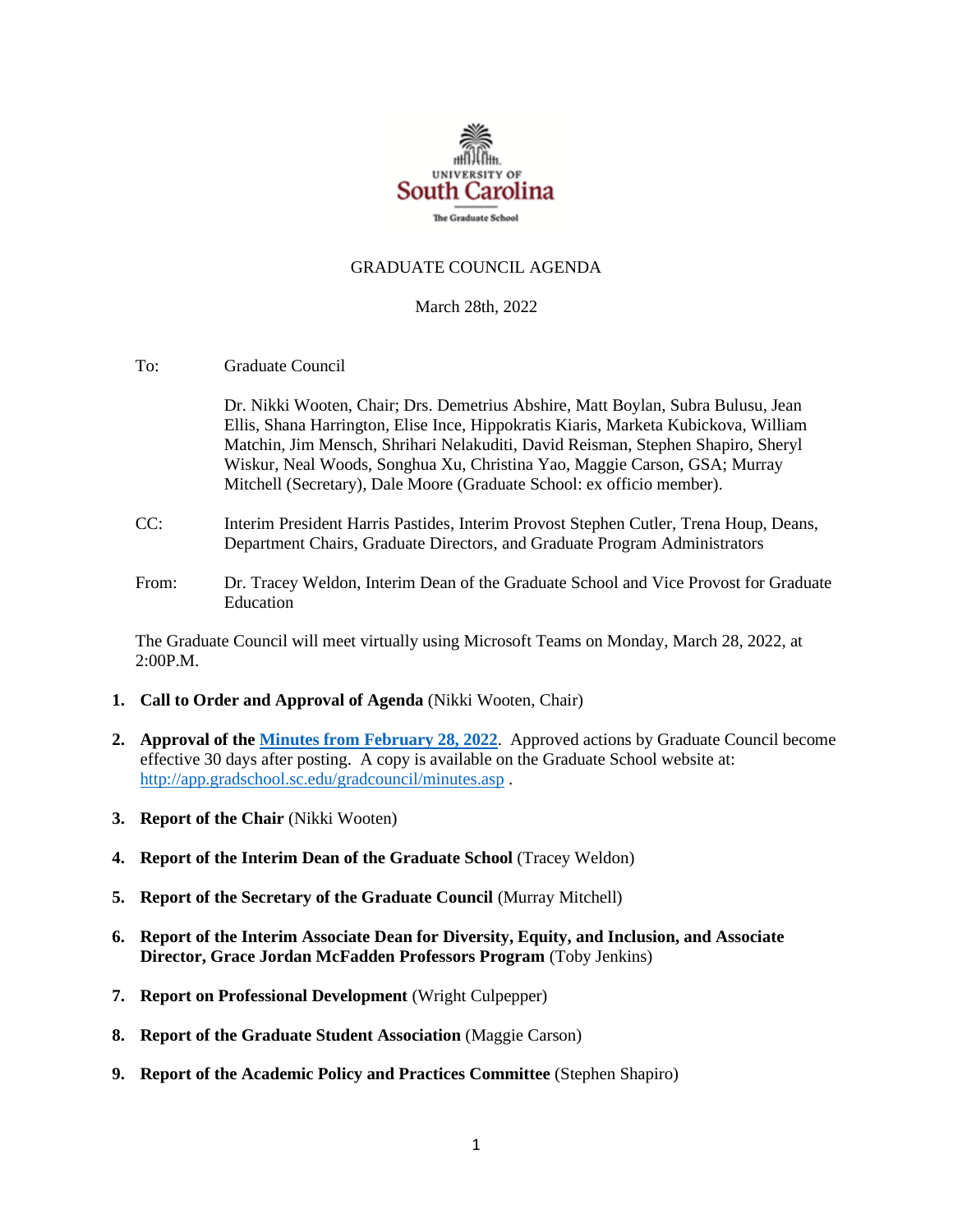# **10. Report of the 500/600 Level Courses** (Murray Mitchell)

This report is presented to Council for informational purposes only; no action is necessary.

### **500/600 Courses for March 2022 Grad Council**

(CCP = Course Change Proposal; NCP=New Course Proposal)

None at this time; next meeting is April  $4<sup>th</sup>$ , 2022

# **11. Associate Graduate Faculty Nominations** (Murray Mitchell)

None at this time.

## **12. Fellowships and Scholarships Committee** (Jean Ellis)

## **13. Report of Science, Math, and Related Professional Programs Committee** (Hippokratis Kiaris)

None at this time.

# **14. Report of the Humanities, Social Sciences, Education, and Related Professional Programs Committee** (Jim Mensch)

Below is a list of proposals reviewed by the Committee. Each curricular action can be viewed at this Public Agenda review site:

#### <https://sc.edu/programproposal/agenda/?id=114&code=GCO>

At this Public Agenda link, the individual proposals are not live-linked, but agenda items are listed in alphabetical order. To view the full proposals, GC members and Committee Chairs still need to go to the Committee Review site, and filter for "Committees", then for the "Committee" called "Added to Grad Council agenda."

- **BADM Major / Degree Program**, Professional MBA, Business, Change to Existing Program: Fall 2023
- **CRJU 706** (3) Advanced Quantitative Analysis for Criminology and Criminal Justice, Arts and Sciences, Change to Existing Course: Fall 2023
- **CRJU 761** (3) Crime and Place, Arts and Sciences, NCP: Summer 2022
- **CRJU 771** (3) Gender, Crime, and Justice, Arts and Sciences, NCP: Summer 2022
- **EDLP 708A**, The Middle School Principal in Practice I, Education, Delete an Existing Course: Fall 2023
- **EDLP 708B**, The Middle School Principal in Practice II, Education, Delete an Existing Course: Fall 2023
- **EDST Academic Certificate**, Play Therapy, Certificate, Education, Change to Existing Program: Fall 2023
- **INTE Major / Degree Program**, Mathematics, M.A.T. (Secondary Education), Education, Terminate Program: Fall 2022
- **INTE Major / Degree Program,** Social Studies, M.A.T. (Secondary Education), Education, Terminate Program: Fall 2022
- **INTE Major / Degree Program,** Sciences, M.A.T. (Secondary Education), Education, Terminate Program: Fall 2022